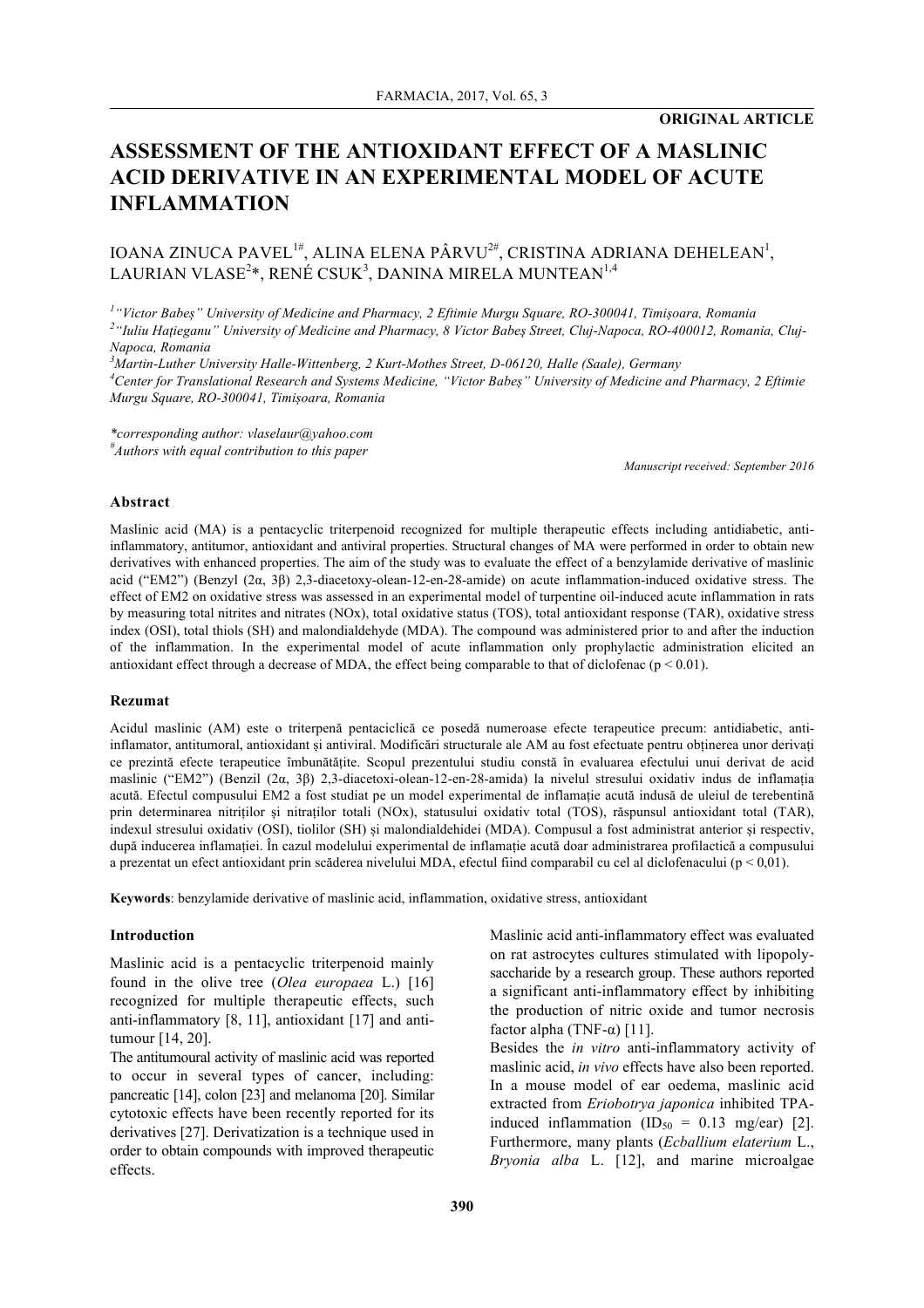(*Phyllophora pseudoceranoides* [29]) are known to possess anti-inflammatory and antioxidant properties. The present study aimed to characterize the effect of a single daily dose of EM2 (Benzyl (2α, 3β) 2,3 diacetoxy-olean-12-en-28-amide) (Figure 1) in the setting of oxidative stress induced by acute experimental inflammation.

### **Materials and Methods**

# *Chemicals and reagents*

EM2 with a cytostatic activity comparable to maslinic acid (being more toxic to cancer cells than to primary human fibroblasts) was a kind gift from Prof. Rene Csuk. The compound was obtained as previously mentioned in the literature [27] (Figure 1).



Chemical structure of EM2

#### *Experimental turpentine induced inflammation*

The study protocol was approved by the Institutional Animal Ethical Committee of the "Iuliu Hațieganu" University of Medicine and Pharmacy in Cluj-Napoca, Romania. The experiments were performed on adult male Wistar-Bratislava albino rats, weighing 200 - 250 g. Inflammation was induced by injection of turpentine oil (6 mL/kg b.w., im) [22]. EM2 was administered orally by gavage (50 mg/kg b.w./day) [26] for 10 days. The animals were randomly assigned to six groups  $(n = 5)$ : a group was treated orally only with EM2 for 10 days (EM2 group), a group was injected with turpentine oil in day one and then treated for 10 days with EM2 (T/EM2 group), a group was treated for 10 days with EM2 and then injected with turpentine oil in day 10 (EM2/T group), a positive inflammation group was injected with turpentine oil in day one and then treated orally with saline solution (1 mL NaCl 0.9%/day) for 10 days (T group), a group of anti-inflammatory control was injected with turpentine oil in day one and then treated orally for 10 days with diclofenac (T/DIC) (20 mg/kg b.w./day), and a negative control group (CONTROL) was treated orally only with saline (1 mL NaCl 0.9%/day) for 10 days.

Animals were fed *ad libitum* and kept under standard conditions (constant temperature and humidity of  $22.5 \pm 2$ °C and  $55 + 5%$ , 12 h light/dark cycle).

At the end of the study rats were anesthetized using a combination of ketamine (50 mg/kg b.w.) and xylazine (20 mg/kg b.w.) [13], blood was withdrawn by retroorbital puncture, serum separated and stored at -80°C until use. The experiments were performed in triplicate. At the end of the experiments the animals were sacrificed by cervical dislocation.

*Assessment of oxidative stress*

Oxidative stress was evaluated by measuring total nitrites and nitrates (NOx), total oxidative status (TOS), total antioxidant response (TAR), oxidative stress index (OSI), total thiols (SH) and malondialdehyde (MDA) in the serum.

First serum samples were passed through 10 kDd filters (Sartorius AG, Goettingen, Germany) and contaminant proteins were removed by extraction with a 3:1 (v:v) solution of methanol/diethyl ether. The sample methanol/diethyl ether ratio was 1:9  $(v: v)$  [9].

The Griess reaction was used to indirectly determine NOx. Briefly, 100 μL of 8 mg/mL VCl3 were added to 100 µL of filtered and extracted serum supernatant in order to reduce nitrate to nitrite, followed by the addition of the Griess reagents, 50 µL of SULF (2%) and 50  $\mu$ L of NEDD (0.1%). After 30 min incubation at 37°C, the sample absorbance was registered at 540 nm. The concentration of serum NOx was determined using a sodium nitrite-based curve, and expressed as nitrite  $\mu$ mol/L [18].

TOS of serum was measured using a colorimetric assay [6]. This assay measures the oxidation of ferrous ion to ferric ion in the presence of various reactive oxygen species in an acidic medium. The ferric ion was detected by reaction with xylenol orange. Assay measurements were standardized using hydrogen peroxide  $(H_2O_2)$  as the oxidative species, and the assay results are expressed in  $\mu$ mol  $H_2O_2$ Equiv/L.

TAR was measured in serum using a colorimetric assay [5]. In this assay the rate of hydroxyl radical production by the Fenton reaction was monitored by following the changes in the absorbance of coloured dianisidyl radicals. Upon addition of a serum sample, the hydroxyl radical initiated oxidative reactions are suppressed by antioxidant the subsequent colour change, thereby effectively measuring the total antioxidant capacity of the serum. This assay is calibrated using trolox and results are expressed as mmol trolox Equiv/L.

OSI, an indicator of the degree of oxidative stress [9], was calculated as follows: OSI (Arbitrary Unit) = TOS (mol H<sub>2</sub>O<sub>2</sub> Equiv/L)/TAR (mmol trolox Equiv/  $L$ ).

SH were estimated by using Ellman's reagent [10]. To a final volume of 4.0 mL, there were added 0.2 mL serum and 0.6 mL of 20 mM tris-HCl buffer pH 8.2, followed by addition of 0.04 mL of 10 mM 5,5′-dithionitrobis 2-nitrobenzoic acid (DTNB) in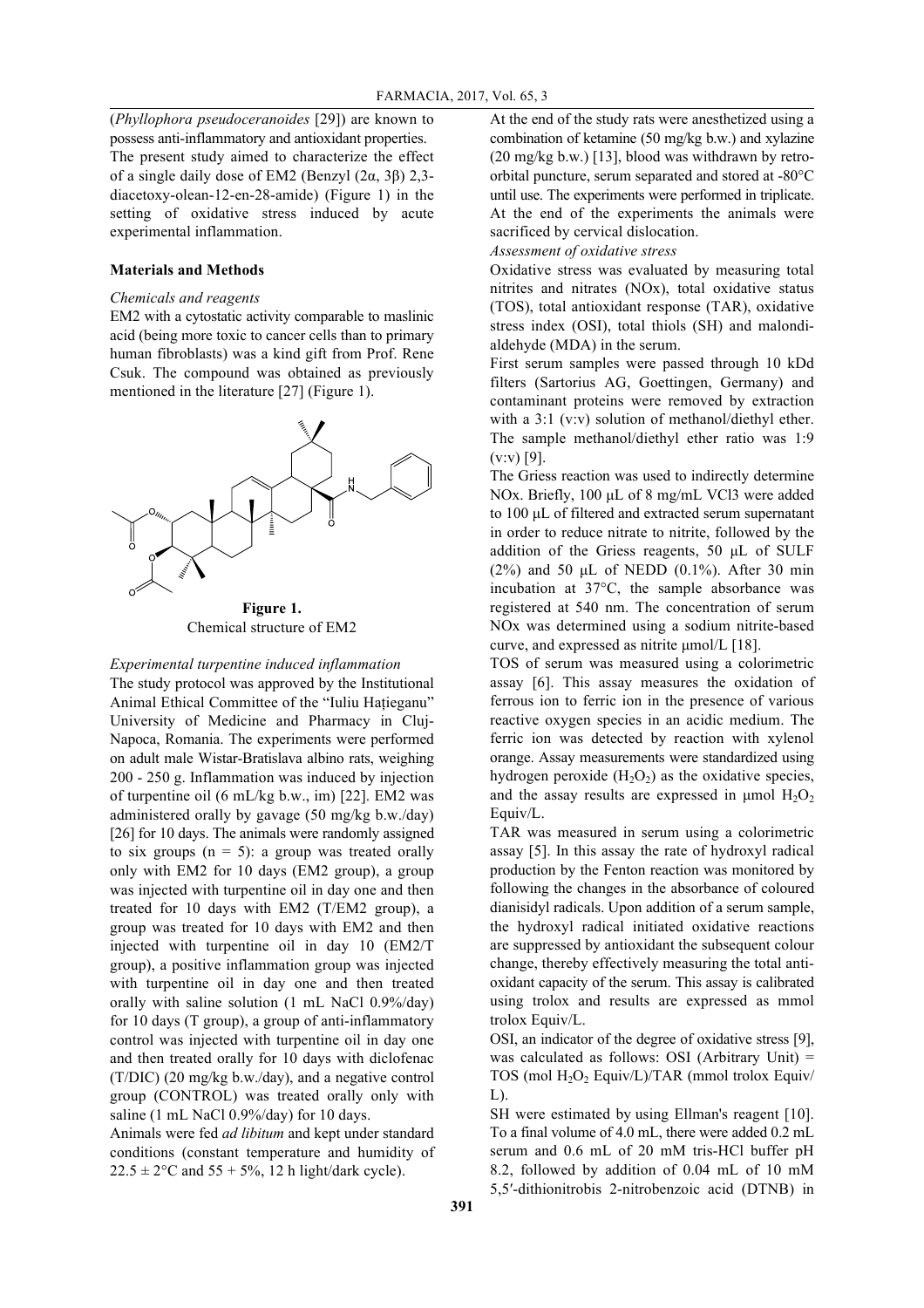absolute methanol and 3.16 mL of absolute methanol. After 15 min at room temperature the tubes were centrifuged at 3,000 xg for 20 min, supernatant was collected and the absorbance was registered at 412 nm.

MDA was measured as an index of lipids peroxidation using thiobarbituric acid (TBA) reagent [19]. To 0.2 mL serum was added 0.2 mL, 8.1% (w/v), sodium dodecylsulphate, 1.5 mL 20% (v/v) acetic acid and 1.1 mL of  $0.8\%$  (w/v) TBA to make up the volume to 3 mL. The tubes were heated in a water bath at 95°C for 1 h and cooled immediately under running tap water. To each tube, 1.0 mL water and 5.0 mL solution of butanol and pyridine (15:1 v/v) were added, vortexed and centrifuged at 800 xg for 20 min. The upper layer was aspirated out and colour intensity measured at 532 nm. 1,1,3,3-tetra ethoxy propane was used as the reference.

All of the spectroscopic measurements were performed using a Jasco V-530 UV-Vis spectrophotometer (Jasco International Co., Ltd., Tokyo, Japan). *Statistical analysis*

All results were expressed as the mean  $\pm$  SD for normally distributed data. Otherwise, the median and first quartile  $(Q1)$  and third quartile  $(Q3)$  were reported. One way ANOVA test was performed to determine the variability among groups. Significant differences among groups were calculated by posthoc Bonferroni multiple comparison tests. Statistical significance was set at  $p < 0.05$ . Analyses were performed using GraphPad Prism 5.

#### **Results and Discussion**

#### *Assessment of Oxidative Stress*

In order to determine EM2 effect in an acute experimental inflammation, markers of oxidative stress, including TOS, TAC, OSI, NOx, SH and MDA, were measured in the serum from turpentine oiltreated rats. Oral administration is one of the most common used treatment methods. Therefore, in order to evaluate the anti-inflammatory effect of EM2, the compound was orally administrated to Wistar rats. The dose used (50 mg/kg b.w.) was previously described in the literature for maslinic acid [15, 24, 25].

*Assessment of Serum Nitrites and Nitrates Levels (NO)*. NO production can be assessed indirectly by measuring serum nitrites and nitrates levels [1].

Turpentine oil is a non-antigenic inflammatory stimulus [4] that activates phagocytes. The process includes reactive oxygen species (ROS) and NO production. At low NO fluxes, NO reacts with ROS to generate reactive nitrogen species (RNS) and amplify the oxidative stress, whereas at higher levels of NO nitrosation reactions would predominate [7].

Yang *et al*. evaluated the effect of two maslinic acid derivatives on nitric oxide production and radical-scavenging activity [30]. The two compounds, 2-O-trans-p-coumaroyl maslinic acid (1) and 2-O-

caffeoyl-maslinic acid (2) were extracted from *Hippophae rhamnoides* L. Compound 2 showed a significant inhibition of NO production in RAW 264.7 cells, while compound 1 presented only a small suppression of NO probably due to the caffeoyl group present in the second compound. Compound 2 also indicated antioxidant activity, effect that can be linked with the higher number of hydroxyl groups [30]. In the present study, after 10 days from turpentine oil administration serum NOx was not significantly elevated in the inflammation group ( $p > 0.05$ ) as compared to the control rats (Figure 2). Compared to group T, diclofenac decreased NO production (p < 0.05). Interestingly, EM2 administrated alone elicited an important NO lowering effect when compared to control and T animals ( $p < 0.01$ ). Treatment with EM2, either prior or after inflammation induction, did not interfere with NO synthesis  $(p > 0.05)$ . Perhaps NO slight increase due to the inflammation was compensated by EM2 inhibitory activity.



*Assessment of Serum Total Oxidant Status (TOS)*. The measurement of TOS reflects the additive oxidative effect of different molecules [6]. Turpentine-induced inflammation increased TOS ( $p < 0.001$ ) and treatment with diclofenac significantly reduced it ( $p < 0.01$ ). Treatment with EM2 before and after inflammation induction had no important effect on TOS ( $p > 0.05$ ). EM2 alone had no important effect ( $p > 0.05$ ) when compared to the control group (Figure 3).



The effect of EM2 administration on TOS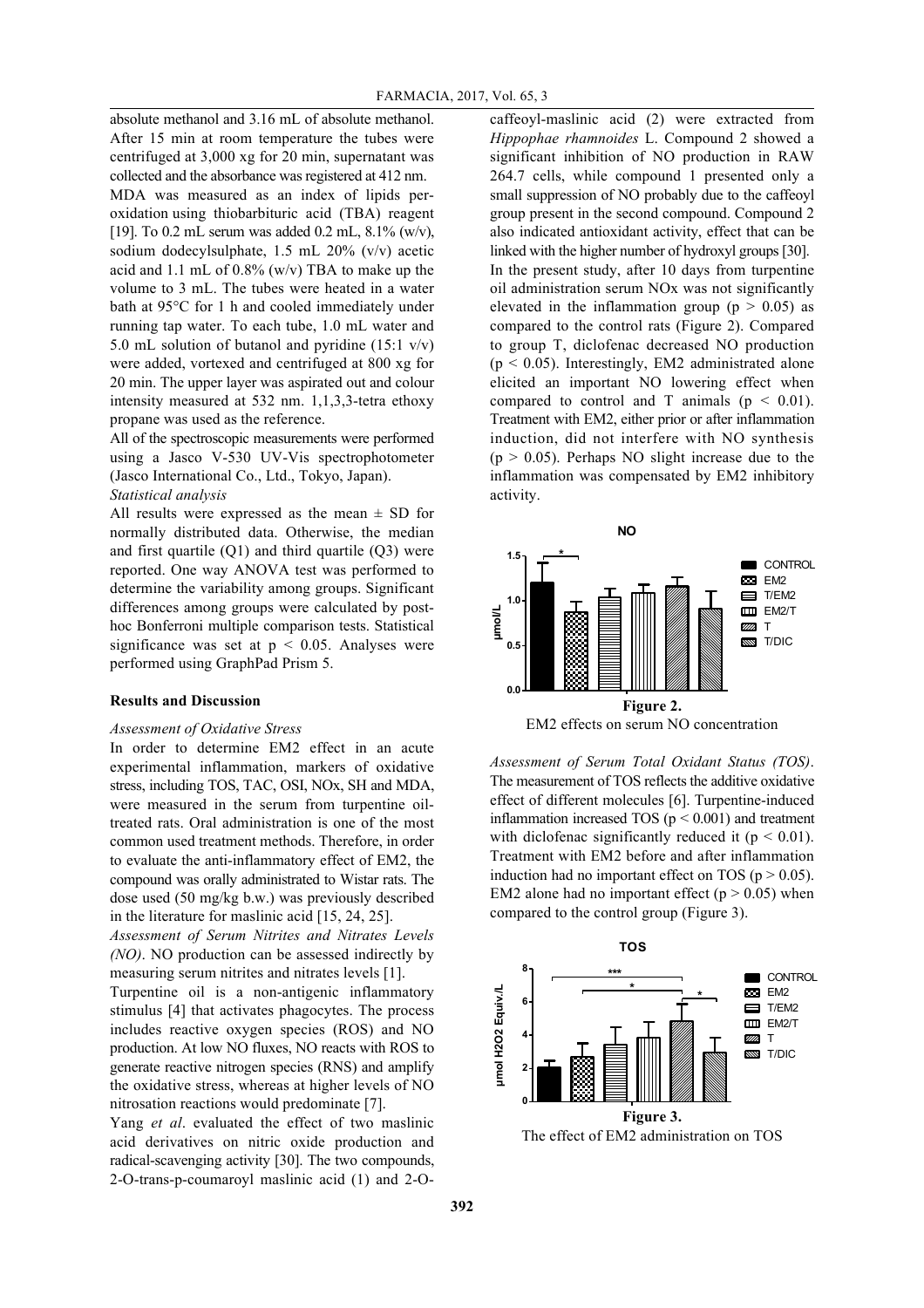*Assessment of Serum Total Antioxidant Response (TAR) and Total Thiols (SH)*. TAR has been developed since *in vivo* antioxidant systems work together and not isolated [5]. It is known TAR to be inversely proportional to the oxidative stress [1]. In Figure 4 it is represented that treatments with EM2 alone, before or after inflammation induction showed no significant change of TAR when compared to the inflammation group ( $p \leq 0.05$ ). The same was found in diclofenac group.



Free thiol groups of proteins are mainly responsible for their antioxidant effect. During the study total thiols (SH) level was not significantly influenced by the EM2 treatments too  $(p > 0.05)$  (Figure 5).



(SH)

*Assessment of Malondialdehyde Levels (MDA) and Oxidative Stress Index (OSI)*. MDA is a product of lipid peroxidation that can induce alteration at mitochondrial level and can affect the body response against oxidative stress [3]. In a mouse model of diabetic retinopathy, intravitreal administration of ursolic acid, another pentacyclic triterpene, induced a significant decrease of MDA [28]. As showed in Figure 6 MDA level was increased in the inflammation group ( $p < 0.001$ ) and diclofenac had an important inhibitory effect ( $p < 0.01$ ). Only EM2 alone  $(p < 0.001)$  and the prophylactic EM2 treatments reduced MDA synthesis. In EM2/T group the effect was comparable to that of diclofenac ( $p < 0.01$ ).



OSI is calculated as the ratio between TOS and TAR and is a parameter of the degree of oxidative stress [9]. In the inflammation group OSI was significantly elevated ( $p \le 0.001$ ) compared to the control group, and diclofenac treatment decreased it  $(p < 0.01)$ . T/EM2 and EM2/T did not induce a significant decline in OSI ( $p > 0.05$ ) (Figure 7).



Our previous results showed that EM2 possesses antitumour and antimicrobial properties. We recently demonstrated that 72 h incubation with EM2 induced a cytotoxic effect on A375 human melanoma cell line and B164A5 murine melanoma cells in a dose dependent manner [21]. Furthermore, the derivative was tested for its antimicrobial activity on several bacterial strains. The compound elicited at a concentration of 10 mM a significant antibacterial activity for *Streptococcus pyogenes* and *Staphylococcus aureus* [21].

#### **Conclusions**

When administrated in healthy rats, EM2 decreased the parameters of oxidative stress, NOx, TOS, OSI and MDA. However, administration before and after turpentine oil-induced inflammation had a low effect on the oxidative stress. Only the prophylactic administration of the compound showed an inhibitory effect on MDA formation that was comparable to the effect of diclofenac.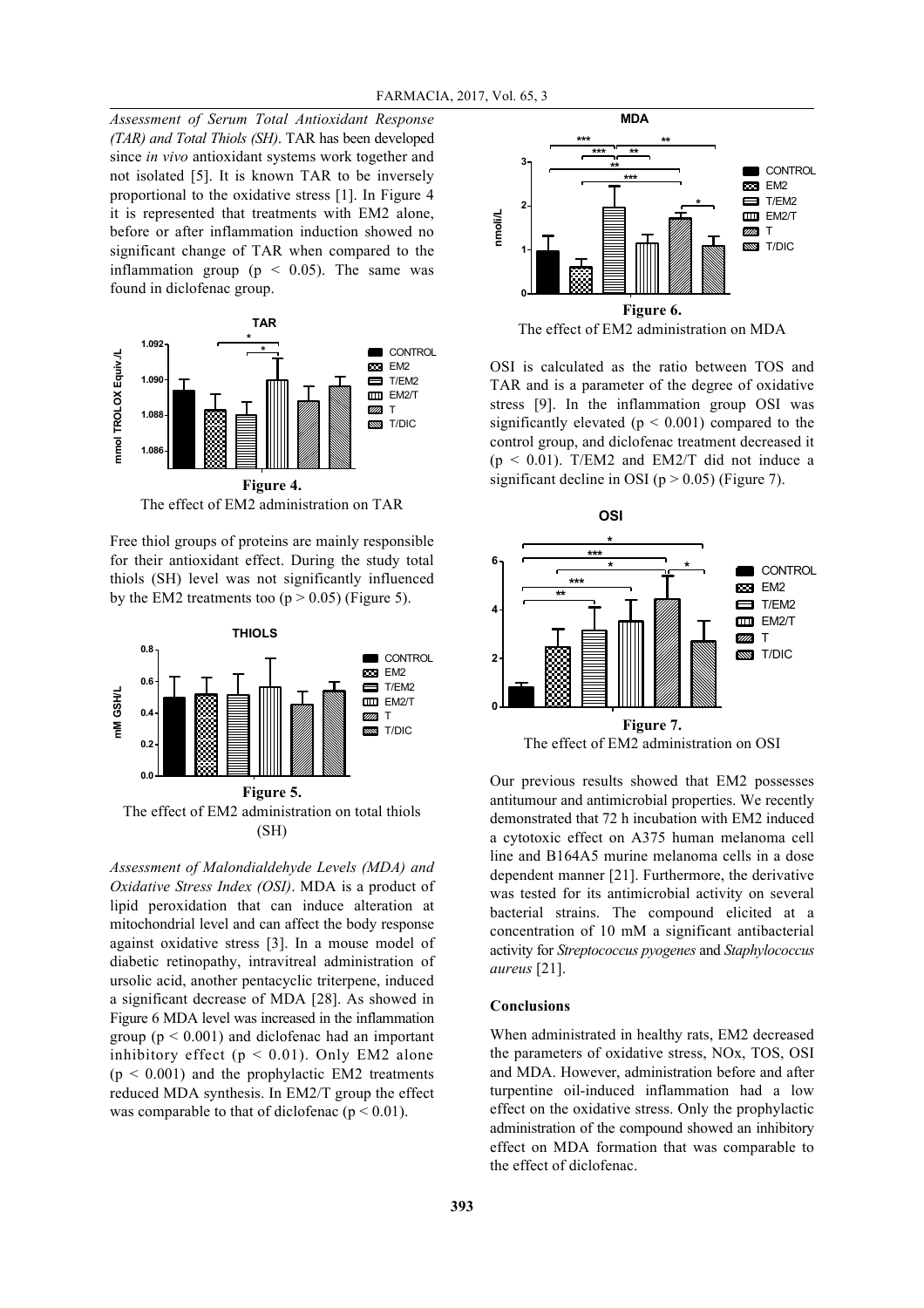Further studies are required to assess the pharmacokinetics and pharmacodynamics of this compound in the setting of experimental models of chronic, non-communicable diseases, including cancer.

# **Acknowledgement**

The work was supported by the university grant for young researchers PII-C4-TC-2016-16441-10 (I.Z.P.).

## **References**

- 1. Araniciu C., Parvu A.E., Palage M.D., Oniga S.D., Benedec D., Oniga I., Oniga O., The effect of some 4,2 and 5,2 bisthiazole derivatives on nitro-oxidative stress and phagocytosis in acute experimental inflammation. *Molecules*, 2014; 19: 9240-9256.
- 2. Banno N., Akihisa T., Tokuda H., Yasukawa K., Taguchi Y., Akazawa H., Ukiya M., Kimura Y., Suzuki T., Nishino H., Anti-inflammatory and antitumor-promoting effects of the triterpene acids from the leaves of *Eriobotrya japonica*. *Biol. Pharm. Bull.*, 2005; 28: 1995-1999.
- 3. Barrera G., Gentile F., Pizzimenti S., Canuto R.A., Daga M., Arcaro A., Cetrangolo G.P., Lepore A., Ferretti C., Dianzani C., Muzio G., Mitochondrial Dysfunction in Cancer and Neurodegenerative Diseases: Spotlight on Fatty Acid Oxidation and Lipoperoxidation Products. *Antioxidants (Basel)*, 2016; 5(1): 1-7.
- 4. Bukhari I.A., The central analgesic and antiinflammatory activities of the methanolic extract of *Carthamus oxycantha*. *J. Physiol. Pharmacol.*, 2013; 64: 369-375.
- 5. Erel O., A novel automated method to measure total antioxidant response against potent free radical reactions. *Clin. Biochem.*, 2004; 37: 112-119.
- 6. Erel O., A new automated colorimetric method for measuring total oxidant status. *Clin. Biochem.*, 2005; 38: 1103-1111.
- 7. Flores-Santana W., Moody T., Chen W., Gorczynski M.J., Shoman M.E., Velazquez C., Thetford A., Mitchell J.B., Cherukuri M.K., King S.B., Nitroxide derivatives of non-steroidal anti-inflammatory drugs exert anti-inflammatory and superoxide dismutase scavenging properties in A459 cells. *Br. J. Pharmac.*, 2012; 165: 1058-1067.
- 8. Fukumitsu S., Villareal M.O., Fujitsuka T., Aida K., Isoda H., Anti-inflammatory and anti-arthritic effects of pentacyclic triterpenoids maslinic acid through NF-κB inactivation. *Mol. Nutr. Food Res.*, 2016; 60: 399-409.
- 9. Harma M., Harma M., Erel O., Increased oxidative stress in patients with hydatidiform mole. *Swiss Med. Wkly.*, 2003; 133: 563-566.
- 10. Hu M.L., Measurement of protein thiol groups and glutathione in plasma. *Methods Enzymol.*, 1994; 233: 380-385.
- 11. Huang L., Guan T., Qian Y., Huang M., Tang X., Li Y., Sun H., Anti-inflammatory effects of maslinic acid, a natural triterpene, in cultured cortical astrocytes *via* suppression of nuclear factor-kappa B. *Eur. J. Pharmacol.*, 2011; 672: 169-174.
- 12. Ielciu I., Frédérich M., Tits M., Angenot L., Păltinean R., Cieckiewicz E., Crișan G., Vlase L., *Bryonia alba* L. and *Ecballium elaterium* (L.) A. Rich. - two related species of the *Cucurbitaceae* family with important pharmaceutical potential. *Farmacia*, 2016; 64(3): 323-332.
- 13. Kieling C., Backes A., Maurer R., Cruz C., Osvaldt A., Silveira T., Matte Uda S., The effects of anesthetic regimen in 90% hepatectomy in rats. *Acta Cir. Bras.*, 2012; 27: 702-706.
- 14. Li C., Yang Z., Zhai C., Qiu W., Li D., Yi Z., Wang L., Tang J., Qian M., Luo J., Maslinic acid potentiates the anti-tumor activity of tumor necrosis factor alpha by inhibiting NF-kappa B signaling pathway. *Mol. Cancer*, 2010; 9: 73.
- 15. Lozano-Mena G., Juan M.E., Garcia-Granados A., Planas J.M., Determination of Maslinic Acid, a Pentacyclic Triterpene from Olives, in Rat Plasma by High-Performance Liquid Chromatography. *J. Agric. Food Chem.*, 2012; 60: 10220-10225.
- 16. Lozano-Mena G., Sanchez-Gonzalez M., Juan M.E., Planas J.M., Maslinic acid, a natural phytoalexintype triterpene from olives - a promising nutraceutical?. *Molecules*, 2014; 19: 11538-11559.
- 17. Marquez Martin A., De La Puerta Vazquez R., Fernandez-Arche A., Ruiz-Gutierrez V., Suppressive effect of maslinic acid from pomace olive oil on oxidative stress and cytokine production in stimulated murine macrophages. *Free Radical Res.*, 2006; 40: 295-302.
- 18. Miranda K., Espey M., Wink D., A rapid, simple spectrophotometric method for simultaneous detection of nitrate and nitrite. *Nitric Oxide*, 2001; 5: 62-71.
- 19. Ohkawa H., Ohishi N., Yagi K., Assay for lipid peroxides in animal tissues by thiobarbituric acid reaction. *Anal. Biochem.*, 1979; 95: 351-358.
- 20. Parra A., Rivas F., Martin-Fonseca S., Garcia-Granados A., Martinez A., Maslinic acid derivatives induce significant apoptosis in b16f10 murine melanoma cells. *Eur. J. Med. Chem.*, 2011; 46: 5991-6001.
- 21. Pavel I.Z., Danciu C., Oprean C., Dehelean C.A., Muntean D., Csuk R., Muntean D.M., *In Vitro* Evaluation of the Antimicrobial Ability and Cytotoxicity on Two Melanoma Cell Lines of a Benzylamide Derivative of Maslinic Acid. *Anal. Cell Pathol. (Amst.)*, 2016; 2016: 2787623.
- 22. Razani-Boroujerdi S., Behl M., Hahn F.F., Pena-Philippides J.C., Hutt J., Sopori M.L., Role of muscarinic receptors in the regulation of immune and inflammatory responses. *J. Neuroimmunol.*, 2008; 194: 83-88.
- 23. Rufino-Palomares E.E., Reyes-Zurita F.J., Garcia-Salguero L., Mokhtari K., Medina P.P., Lupianez J.A., Peragon J., Maslinic acid, a triterpenic antitumoural agent, interferes with cytoskeleton protein expression in HT29 human colon-cancer cells. *J. Proteomics*, 2013; 83: 15-25.
- 24. Sanchez-Gonzalez M., Colom H., Lozano-Mena G., Juan M.E., Planas J.M., Population pharmacokinetics of maslinic acid, a triterpene from olives, after intravenous and oral administration in rats. *Mol. Nutr. Food Res.*, 2014; 58: 1970-1979.
- 25. Sanchez-Gonzalez M., Lozano-Mena G., Juan M.E., Garcia-Granados A., Planas J.M., Liquid chromato-